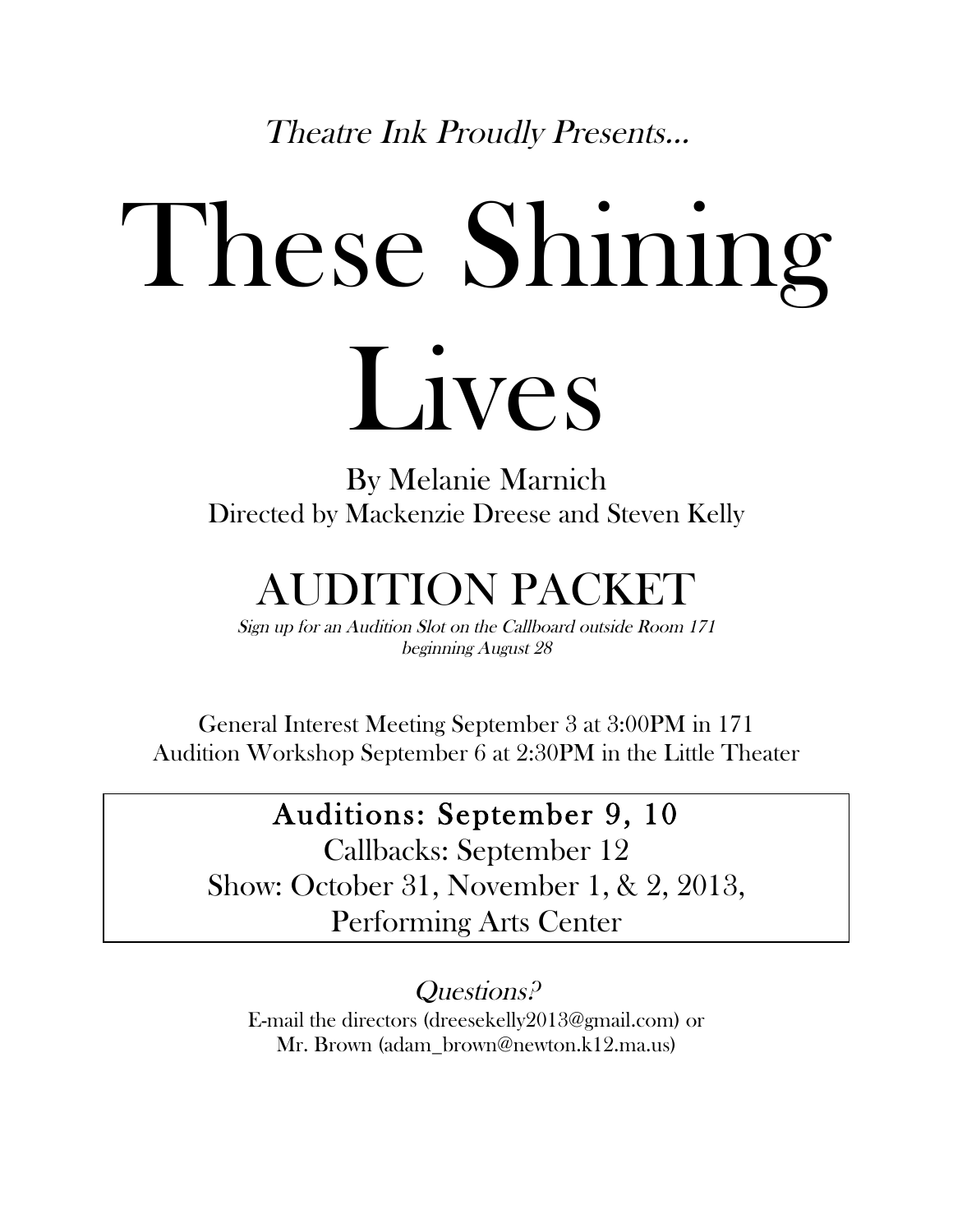#### Hello everyone!

Thanks for your interest in auditioning for *These Shining Lives*. Please read this packet carefully, as it will help you to understand what we're looking for during your audition.

#### Before You Audition:

Read the Play- All actors are expected to have read These Shining Lives prior to auditioning. We cannot stress how useful this can be. Reading the play will be immeasurably helpful as it will allow you to make informed and interesting choices during auditions. Since we are not able to put These Shining Lives up online for you guys to read, if you would like a copy of the show over the summer, please send us an email so we can get one to you (dreesekelly2013@gmail.com). We want to help you guys as much as we can before your auditions. If you have any questions about the show or the audition process in general, please don't hesitate to shoot us an email!

Practice your Audition- The more times you can get feedback on a monologue, the better prepared you will be. A great way to get feedback on monologues will be the audition workshop on Friday, September 6th. This will help acclimate you to an audition setting and provide you with valuable feedback on your audition. See Mr. Brown if you would like to work with him on your audition (adam\_brown@newton.k12.ma.us).

Sign up for an Audition Slot- Before auditioning please sign up for an audition slot on the callboard outside room 171. Please fill out the required forms in this packet and give it to a stage manager at your audition.

#### What We're Looking For:

We're looking for actors with good fundamentals-vocal energy, diction, clear motivation (knowing what you want with each line) and confidence. We also look for actors who make and commit to bold physical, vocal and emotional choices. Don't be afraid to take risks and go outside of your comfort zone! Each character in These Shining Lives is complex and demonstrates an array of emotion and motivation; their monologues should reflect this complexity. This is an important note.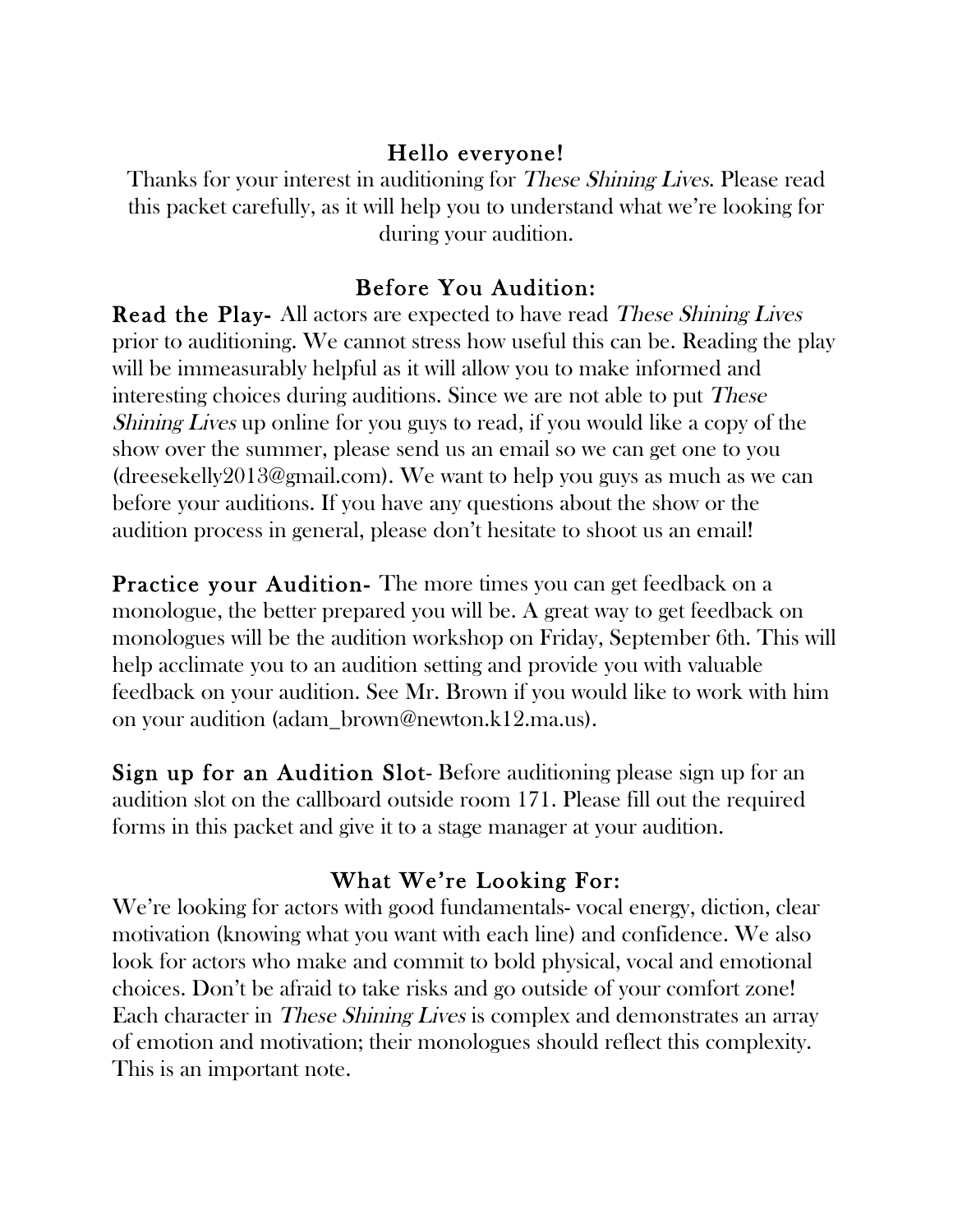#### Auditions and Callbacks

Each auditioner is required to memorize one of the provided monologues, but be prepared to perform both. During your audition, you may be given some feedback and asked to perform the monologue again. Above all, relax and have fun in your audition. Callbacks will occur on September 12th, immediately after X-block. Actors will be reading sides (including dialogue and monologues) from *These Shining Lives*. It is suggested that any actors called back preview the sides, which will be made available the week of auditions, both outside 171 and online at theatreink.net. A cast list will be posted as soon as possible after callbacks, but no earlier than September 14th.

> We look forward to all of your auditions! -Mackenzie and Steven

#### Summary

These Shining Lives opens on a dark stage dusted with stars, a ticking clock audible in the background. Soft lights come up on Catherine, who introduces herself. Pearl, Charlotte, and Frances join her in introducing the setting of the play – Chicago, in the midst of the roaring 20's.The girls exit as Tom enters to meet Catherine onstage. The nervous Catherine and supportive Tom banter lovingly before Catherine leaves for her first day.

Catherine arrives at the Radium Dial factory, and is introduced by Mr. Reed, the overseer of the factory, to three other factory girls, Charlotte, Pearl and Francis. However begrudging her initial attitude is, Charlotte teaches Catherine the Radium Dial routine: Lip, Dip, Paint, Repeat. To the surprise of the other girls, Catherine is a natural. She has a delicacy and caution that makes her abnormally good at watch painting. When Catherine questions the usage of radium, Dr. Rowntree appears to boast confidently of the medicinal qualities that radium, the key ingredient of the powder painted on to the watch faces, possesses.

After work Catherine meets with Tom on a street corner outside the factory, he lovingly comments on how much she glows, and they embrace. Catherine tells Tom how much she likes her new job. The play skips forward. Catherine comes home late to an angry Tom, and the couple fight over Catherine's late arrival after work. Tom pressures her about her working, asking when she will quit. However, Catherine wins back Tom's affection when she presents him with one of the watches she painted herself at work.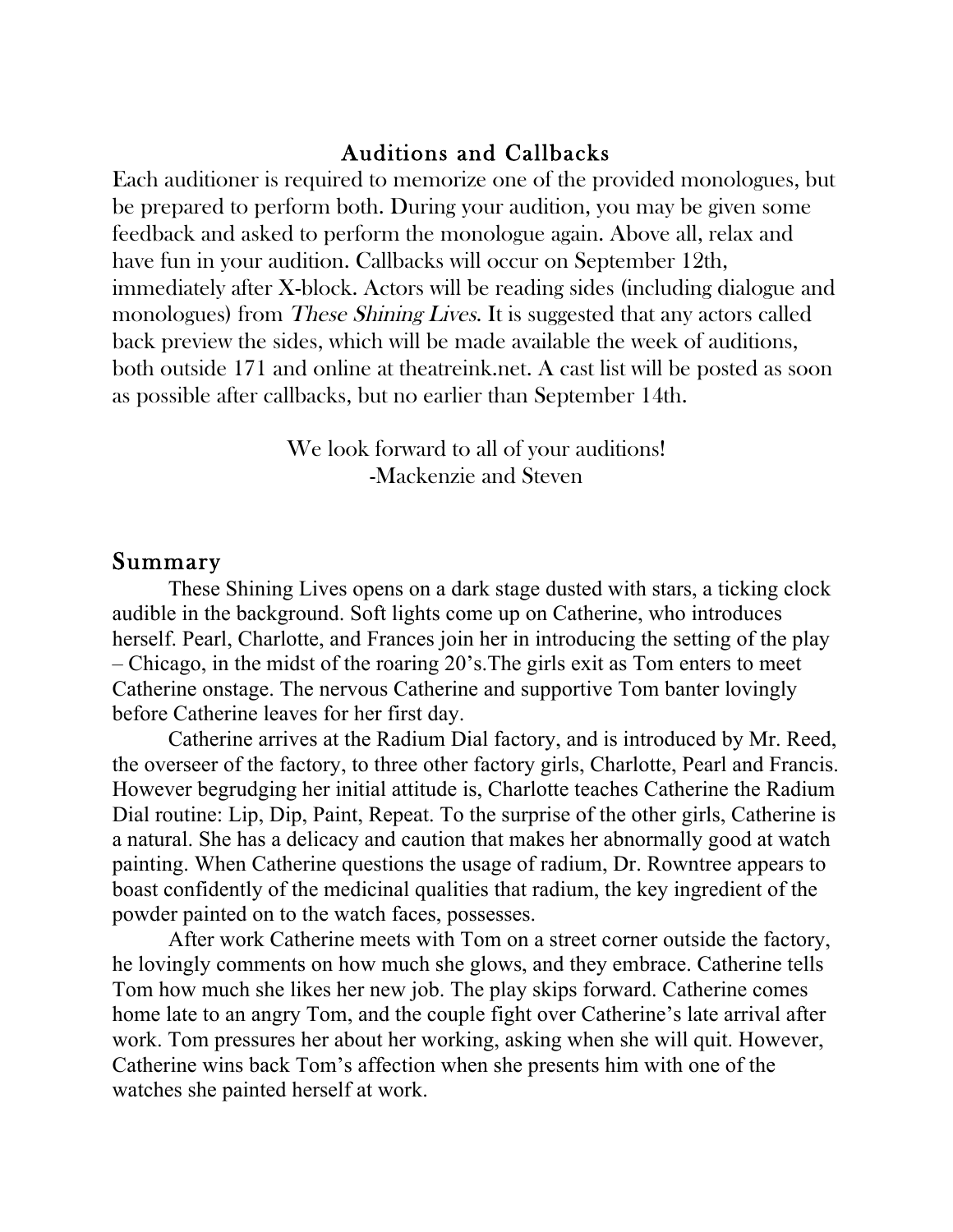Tom exits and Pearl, Charlotte, and Frances enter. The girls make lists of things that shine as Frances, Pearl, and Charlotte transform into a trio of Andrews Sisters. Light come up on a radio announcer standing at an old fashioned microphone. He brags about the positive effects of radium. Clock ticks fade up and out.

The play skips forward again, landing in Catherine and Tom's kitchen after the children have been put to bed. In a touching scene, Tom tells the story of how he met and fell in love with Catherine and the two exit to the bedroom. The scene changes to the shore of Lake Michigan, where the four girls are getting ready for a picnic. Catherine tells the others how much she loves Tom, but that it worries her that he still expects her to quit her job at the factory. They sing and drink together and talk about the time that has passed.

In the next scene Catherine and Tom are again talking in the kitchen. Catherine tries to explain that the job is wearing her down physically. When Tom dismisses her concerns she flicks out the lights. The stage goes pitch dark. The only light comes from the soft green glow of Catherine's hands. The other girls appear, their hands glowing as well. Tom tires to rub the powder off but Catherine explains that it doesn't come off, "This is my body Tom. It's in my skin." Something is wrong, and she's scared.

Catherine goes to visit the Company Doctor's office. The doctor brushes off her concerns about her health condition and tells her to take Aspirin. When she asks the girls back at the factory she finds that the Doctor had told them the same. Mr. Reed then enters and senses that something is bothering the girls. But they all deny their sickness in fear of losing their jobs.

That night Catherine can't sleep, because of the pain. She sits in her kitchen with Tom and he tries to comfort her. He tells her that they can go to other doctors or quit her job, but Catherine refuses. She wants to keep her job at the factory because the girls she works with feel like her family. But in the next scene when Catherine tries to tell her friends about the pain she is feeling, they pretend not to hear her until she forces them to stop painting and listen. They reveal that they too have been feeling sick and don't know what to do. Mr. Reed enters and reads a letter from the company president assuring the girls they are in no danger to their health. "Radium Dial" he promises, "uses material that contains pure radium only."

The next scene is a few weeks later. Mr. Reed calls Catherine into his office and explains the company is letting her go. She argues that it's not fair, but it's to no use. Mr. Reed hands her an envelope with two weeks' pay, along with some extra money from him, and shows her the door. Furious, Catherine and the girls travel to Chicago to find a doctor who will actually tell them what's wrong with them. In an emotional scene, Dr. Dalitsch reveals to the women that they are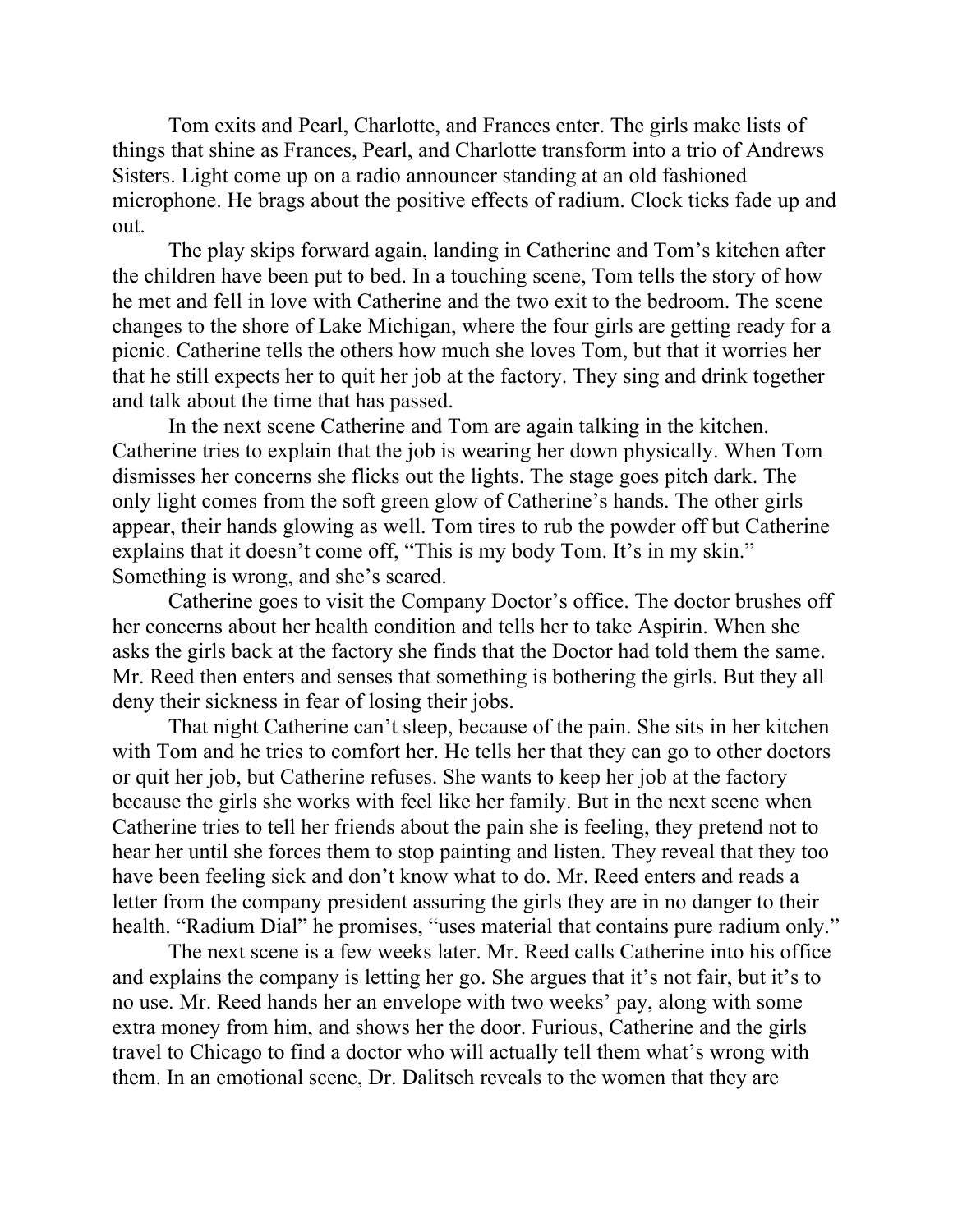suffering from severe radium poisoning, which is fatal. "What can you give us?" Catherine asks. "I'll tell you the truth. Always. It's the best I can do."

That night, Catherine comes home to find her son and daughter awake and waiting for her. They question her, asking why she's been acting different. In an emotional scene, Catherine lashes out at her children, sending them away so they won't see her pain.

The next scene opens in Catherine's kitchen with all four woman playing poker. Charlotte suggests to the women put up a bit of a fight. While the women, especially Catherine, are resistant they are eventually convinced that they need to stand up for themselves. In a snap scene change, the women find themselves in the office of lawyer Leonard Grossman. He assesses their case and agrees to take it on, not because he will make money but because he sympathizes with their situation. He tells them he needs the woman in the worst condition to volunteer to be the focus of the suit. He warns them that the legal fight will be extremely taxing and that the press will vilify the women as greedy opportunists. Catherine offers herself up to Grossman to be the focus of the suit.

The next scene is loud and sensational, a stark contrast to the quiet of the previous scenes, a clash of light and sound. Reporters are talking loudly about Catherine, painting her exactly as Mr. Grossman predicted. After their broadcasts, the reporters exit and we find Catherine sitting at her kitchen table, looking frail and weak. Pearl, Francis and Charlotte enter; bringing groceries, nightgowns and other gifts because Catherine had become too sick to buy on her own. Pearl and Francis exit leaving Catherine and Charlotte alone in the kitchen. They speak about the difficulties of the trial and their illness, and hardboiled Charlotte breaks down to Catherine.

Catherine sits in her dark kitchen, alone with her thoughts. But this loneliness becomes too much for her and she cries out for Tom, who comes running. Though the last months have been tough for the two of them, this scene shows just how deeply they love each other. The lights then come up and Tom helps Catherine from her chair into the witness stand. After the trial, Tom confronts Mr. Reed, expressing his profound heartache over the sickness of his wife and threatens Dr. Reed's life.

The show ends with Catherine standing center stage, once again strong and tall. She explains how she won her court case six times, all the way up to the Supreme Court. The other women appear and list the names of the other women who were killed by the factory. The clock ticks fade in during these lines, morphing into the rhythmic pounding of a heartbeat. Catherine looks out into the audience as the stage grows dark, illuminated only by the glowing numbers of a clock, and delivers the last lines of the show.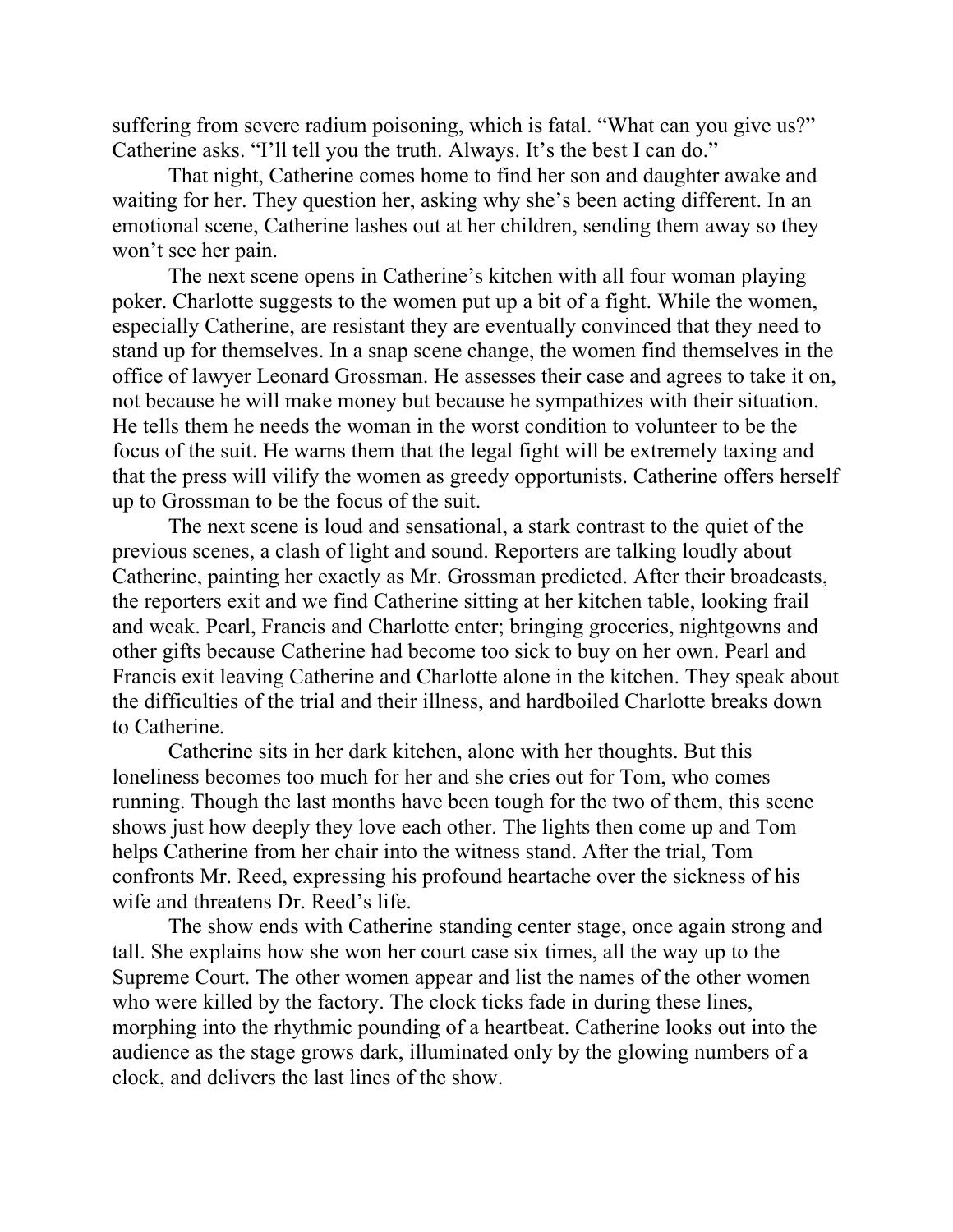#### Cast in Order of Appearance (Please note some roles will be combined)

CATHERINE DONOHUE (F) 19-29 - A young wife and mother of two. She works at the Radium Dial Factory. While she is quiet, sensitive and reflective at times, she is by no means weak. She is full of life and passion for her work, her friends, and her husband.

CHARLOTTE (F) 24-29 – A worker at the factory. She is outspoken and hard-boiled. She is competitive and has a biting sense of humor. Underneath this front, however, she is just as kind hearted as her friends.

FRANCES (F) 24-29 - A worker at the factory. She is the 'moral backbone' of the group, but is more flexible than she lets on. She acts as a mediator during the beginning of the show between Charlotte and Catherine.

PEARL (F) 24-29 - A worker alongside Catherine at the factory. Sweet and supportive she is the "joker of the group." But Pearl has a hard time coming to terms with her developing illness.

SLIDEMAN (M/F) – Slideman is the overseer of Catherine's world. He/she manipulates and narrates parts of the story. Partially the narrator and partially an outside observer, the slideman is a personification of time. May be combined with another role.

TOM DONOHUE (M) 27-32 - The husband of Catherine Donohue, a riveter on the skyscrapers of Chicago. He loves Catherine and is extremely devoted to her, but is somewhat unsettled when his wife starts making more money than he does.

MR. REED (M) 40-50 - The overseer of the factory. His heart is usually with the girls, but when put under pressure he is a pawn of the Radium Dial factory and has to follow orders.

DR. ROWNTREE (M) - He extols the benefits of radium to cure common illnesses. Will be combined with another role.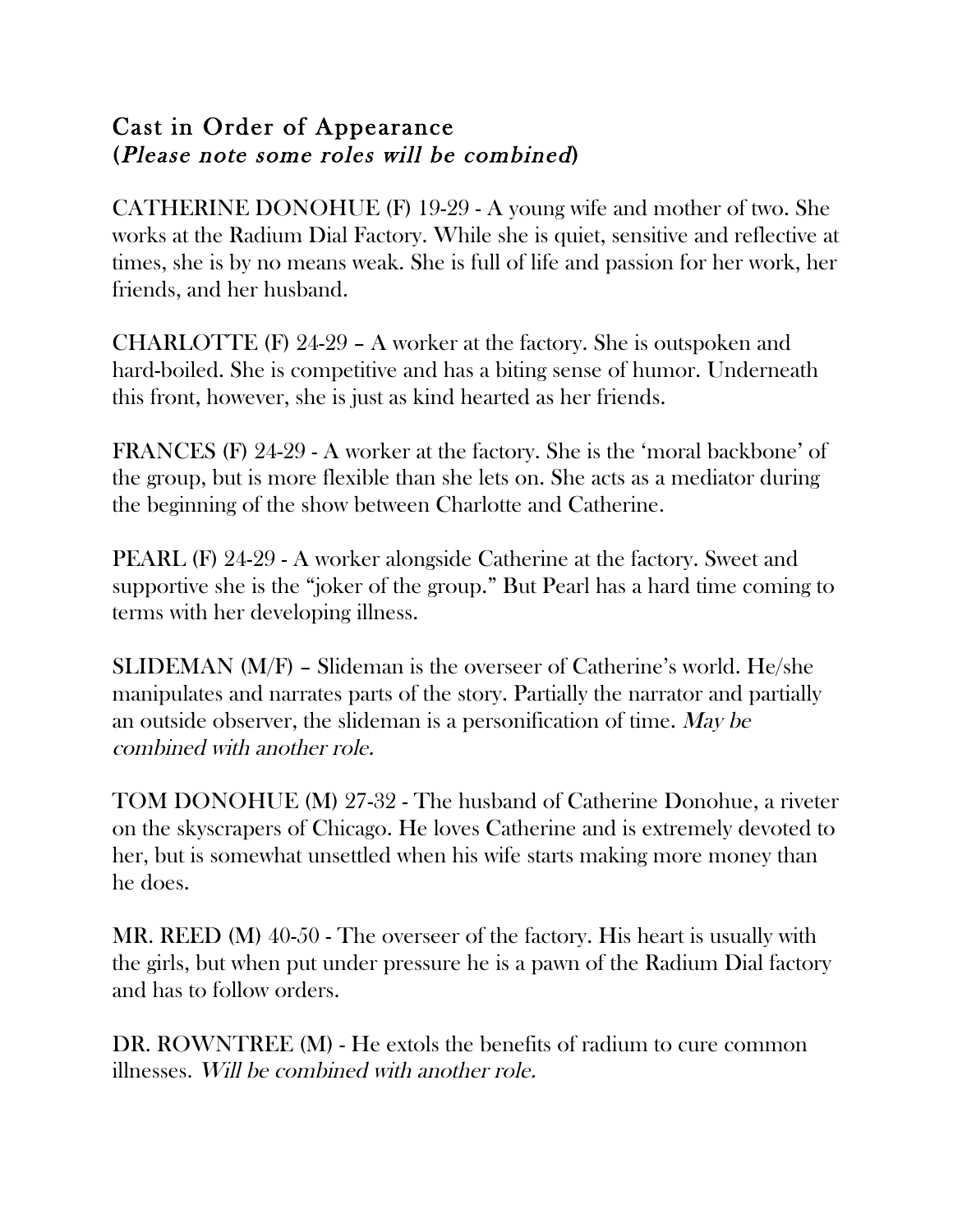LEONARD GROSSMAN (M) - A brash lawyer who has enough courage to take the girls' case. He is disturbed by the company's treatment of Catherine and her friends.

COMPANY DOCTOR (M) 30-50 - Much like Mr. Reed, the Company doctor is a pawn of the Radium Dial Company. He denies that the girl's illnesses are related to their working conditions and the radium they are exposed to. Will be combined with another role.

RADIO ANNOUNCER (M/F) - Much like Dr. Rowntree, the radio announcer makes a performance out of selling radium to the public. Boasting of its benefits and popularity, he sells the product along with a trio of radio station singers. Will be combined with another role.

DAUGHTER (F) 5 - Catherine's young daughter. She is not childish, only innocent. She establishes the disconnect that has developed in Catherine's life. Will be combined with another role.

SON (M) 5 - Catherine's son. He is not childish, only innocent. Only appearing once with his sister, he establishes the disconnect that has developed in Catherine's life. Will be combined with another role.

DR. DALITSCH (M) 30-50 - An incredibly honest doctor. The girls go to him and receive their separate, gruesome diagnoses. He reappears in the trial scene to confirm their conditions before the jury. May be combined with another role.

JUDGE (M/F) - Appears in the courtroom scene of Catherine's trial versus the radium dial company. Will be combined with another role.

REPORTERS 1 & 2 (M/F) - Speaks outside of the courthouse during Catherine's lawsuit. They provide the opinion of the public. Will be combined with other roles.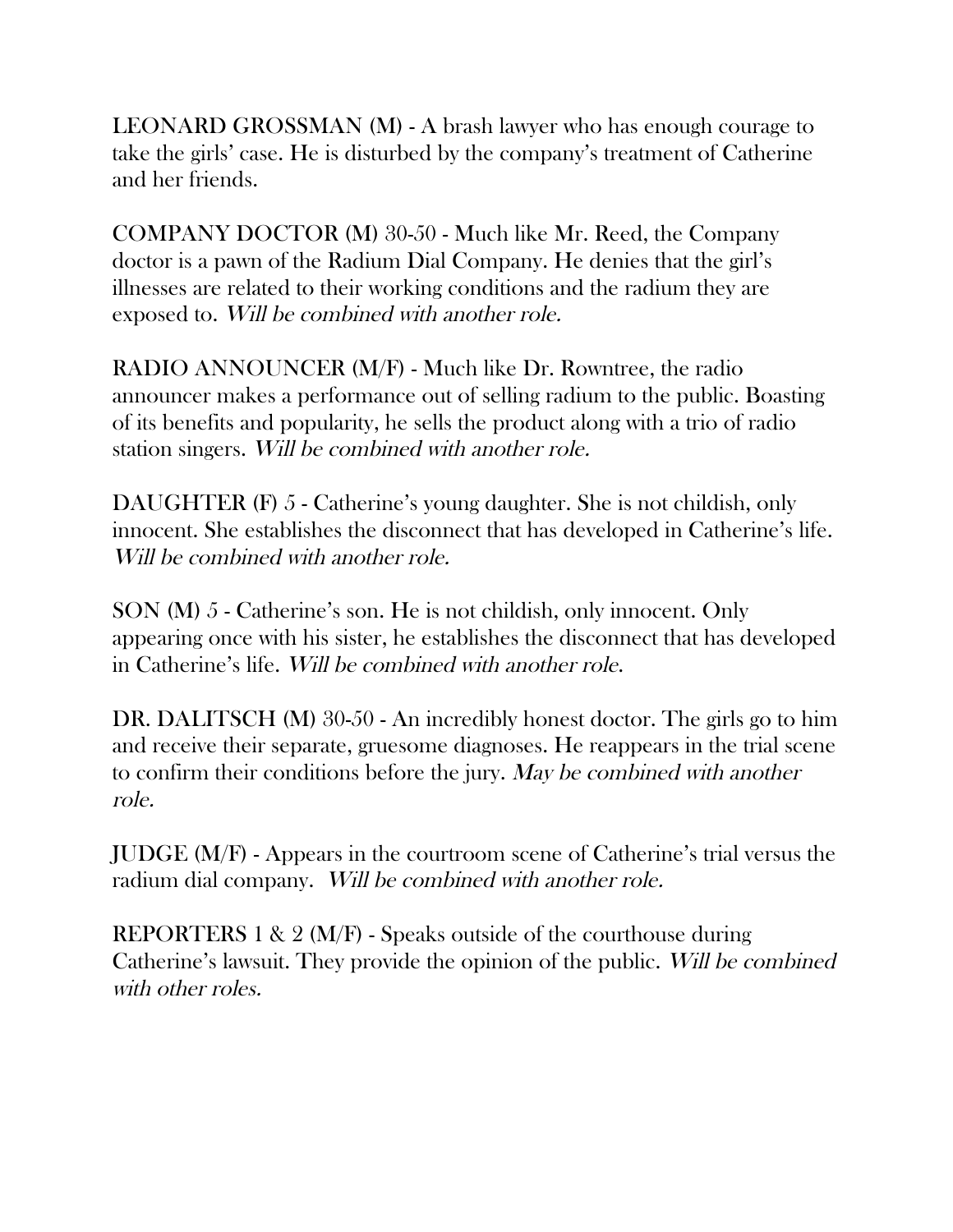# Monologues

- 1. Memorize and thoroughly prepare one monologue.
- 2. Please be very familiar with the second monologue as you may be asked to perform that as well.

### Male

TOM: In the war, I…I saw things that no human being should ever have to see. A guy comes back from something like that, and he can't believe in God. It's impossible. That's what anyone'll tell you. I was raised to believe in God and the saints and in miracles. But then there was this war and after it, I couldn't believe in anything good. But when I first saw Katie, the first thing, the only thing I thought when I saw her face was that there had to be a God, because he made her. That was the only explanation. And I was a praying man again. Talk about a miracle.

Do you know that they pulled bones out of her body while she was still alive. Lifted them right out.

I was going to grow old with that woman.

I was going to die with her.

Maybe I have.

Could you tell me how to live my life now?

Could you tell me what I'm going to do with all this goddamn time?

I have to go.

I have to go see my kids.

I have to get home before they go to bed.

I sing to them. They sing to me.

A lullaby.

Even though we're all too old for it.

It's our little routine.

It makes us feel better.

It's just something we do.

Sir? Just so you know…

Every morning I wake up and wonder if today's the day I'm going to kill Rufus Reed.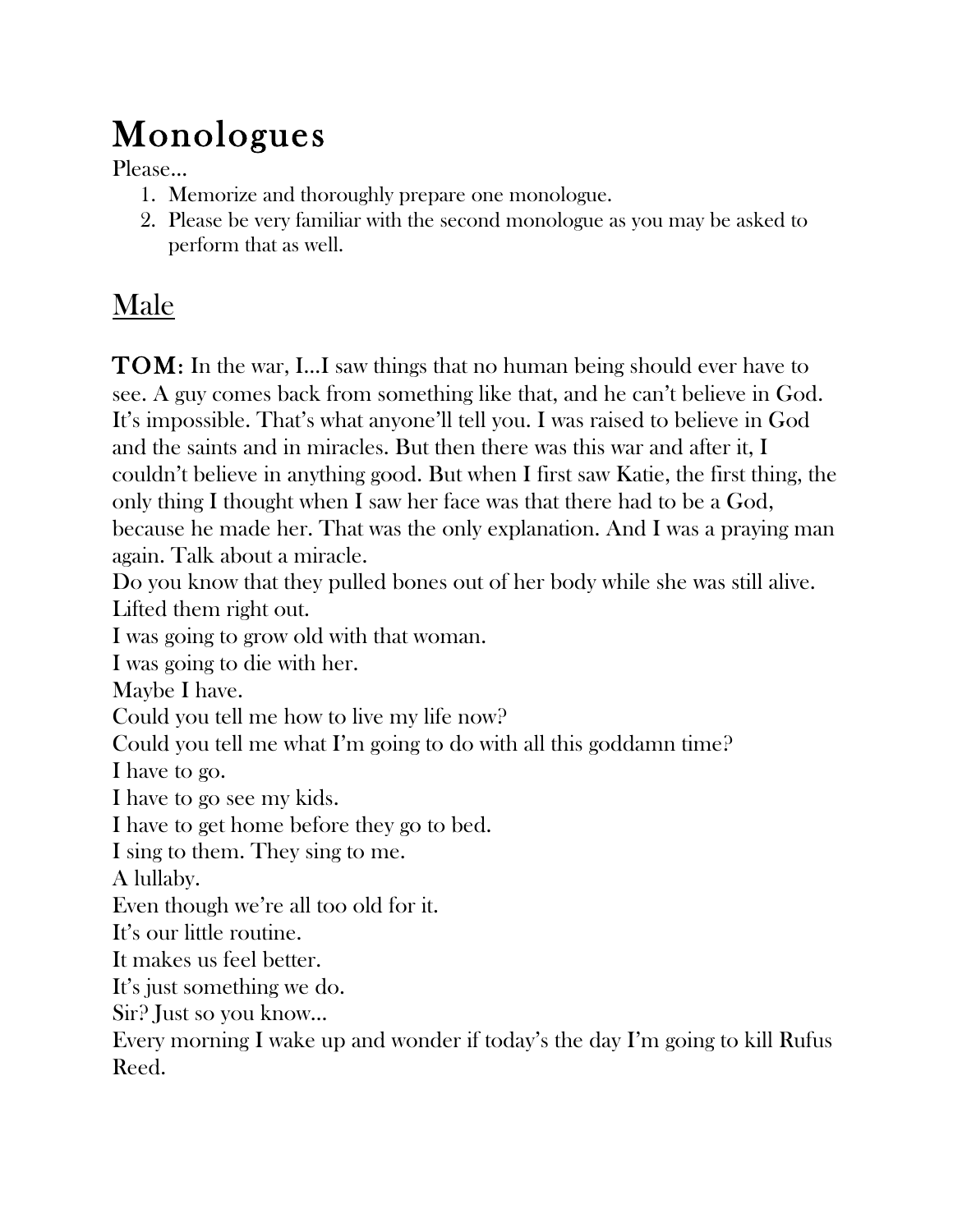MR. GROSSMAN: This is disgusting. An absolute crying shame. Yes, I'll take your case. No, I won't make any money. You might not make any money either. But that's not the point, is it? We can't go to court with all of you all at the same time. We want impact. Clarity. Focus. And, quite frankly, we need the most egregious and flagrant example of the miscarriage of employer responsibility among you. Bluntly put, who's the biggest mess? I'm going to need specifics. We'll build our case on specifics. Specifics win a case. We can get those bastards I know we can. But they'll put you through the wringer Mrs. Donohue. Are you up to it? It's gonna get dirty. It's gonna get mean. It's gonna hit the papers and God knows what they do to a story, good, bad, and otherwise. You'll be the example of everything that's wrong with big business. You'll be the casualty of commerce. You'll be called a victim. You'll be called an opportunist. You'll be called a saint. You'll be called a liar. Your dirty laundry will be aired in public for the world to see. And you'll be standing there naked before the judge, jury, and a public hungry for blood and guts. That's how it works. You up for it? Or do you want to think about it? Take all the time you need.

#### Female

CHARLOTTE: Stop it Katie! Jesus Christ! Just shut up! You can't make it better, okay?! So stop trying with your silly optimism. It's ridiculous. God. Grow up. They did this to us! They did this and they knew it! They threw us away for a few watches! That's what we're worth! That's what you're worth! So spare me the "maybe this" and "maybe that," okay?! It does me no good. I'm— I'm so sorry. I just don't— I don't have anyone else to— Who's gonna take care of my mom, Katie? Who's gonna take care of her? Okay. That's that, then. I better get home. You, too. Big day today, huh? I'll see you later.

\*\*\*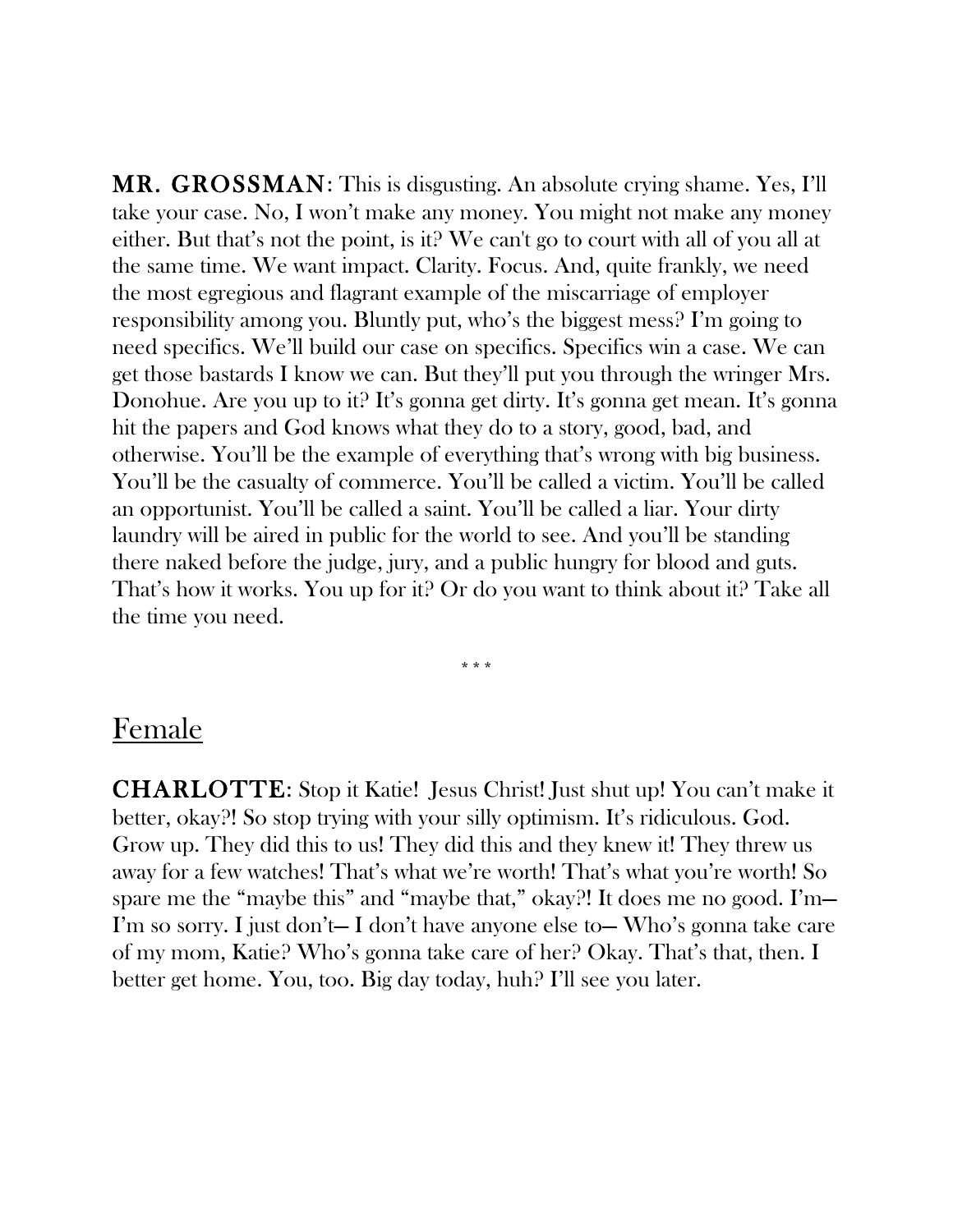CATHERINE: There is a God. And he is made of time. There is a devil, and he's made of time. There are angels, miracles, and sins, and they're all made of hours. On the shore of the lake with my friends that last time. I watched the kids play and thought of my boy and girl. I watched the husbands and wives and thought of the man I loved. I walked to the water. I walked in. I stood there Small waves and grace all around. Faith at the edge of the world. And I think, lucky me, that I still believe in it all. After all of this. And then a gift. A million clocks stopped in the city. Watches closed their eyes. Their hands folded. Their faces slept. The earth stopped turning. And time stood still for just a minute, just for us. The moon came out. The stars came out. Time was kind, after all. And I knew I was blessed to have held so much of it in my hands. In the quiet, in the water, I could see my face. Next to mine, the faces of everyone I love. The faces of my friends. And so many more. All looking back at me. For that moment, while time turned its face, we were all there. And we were shining.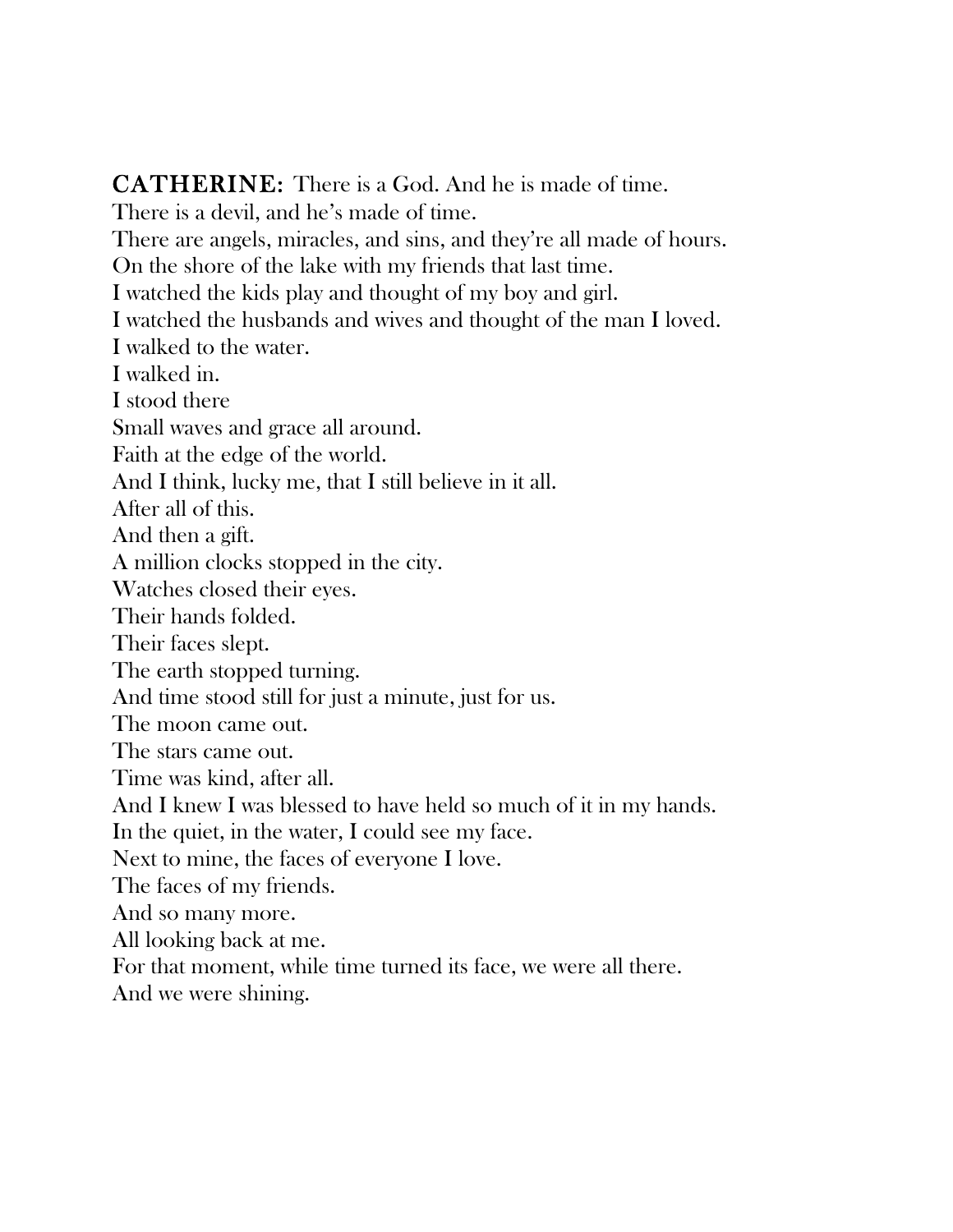#### *These Shining Lives*

#### *Audition Card*

*Please detach and bring this with you on the day of your audition.* 

|                                                                                                                                                                                                                                | $DOB:$ $\angle$ / / |  |
|--------------------------------------------------------------------------------------------------------------------------------------------------------------------------------------------------------------------------------|---------------------|--|
|                                                                                                                                                                                                                                |                     |  |
|                                                                                                                                                                                                                                |                     |  |
| $Home$ #                                                                                                                                                                                                                       | $Cell$ #            |  |
| Preferred E-mail Address Manual According to the Contract of the Contract of the Contract of the Contract of the Contract of the Contract of the Contract of the Contract of the Contract of the Contract of the Contract of t |                     |  |
|                                                                                                                                                                                                                                |                     |  |
|                                                                                                                                                                                                                                | $Phone \#$          |  |
| Email                                                                                                                                                                                                                          |                     |  |

Please briefly list any past theater experience (onstage or offstage). Feel free to attach a résumé.

What special skills or talents do you have? (Please mention any vocal training/experience)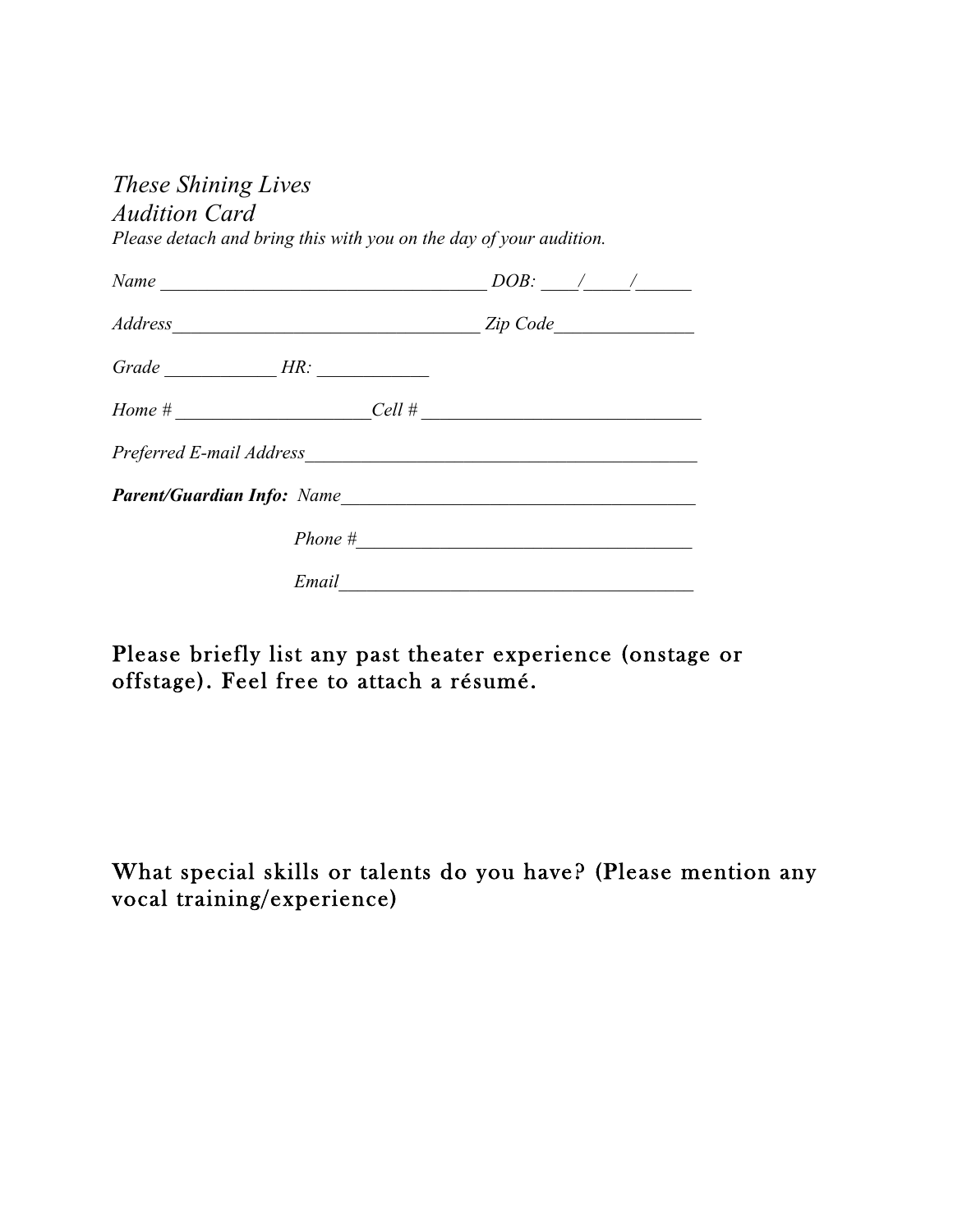| Have you read These Shining Lives?    | Yes No |  |
|---------------------------------------|--------|--|
| Are you comfortable kissing on stage? | Yes No |  |
| Cutting or dyeing your hair?          | Yes No |  |

Why do you want to be a part of These Shining Lives?

What role(s) in the play do you most connect with? Why?

Is there a role that you would not accept? Why?

If not cast in These Shining Lives, would you be interested in working backstage? If so, please check your areas of interest for more information.

| Stage Crew | Props     | <b>Student Producing</b> |
|------------|-----------|--------------------------|
| Costumes   | Marketing | Makeup                   |